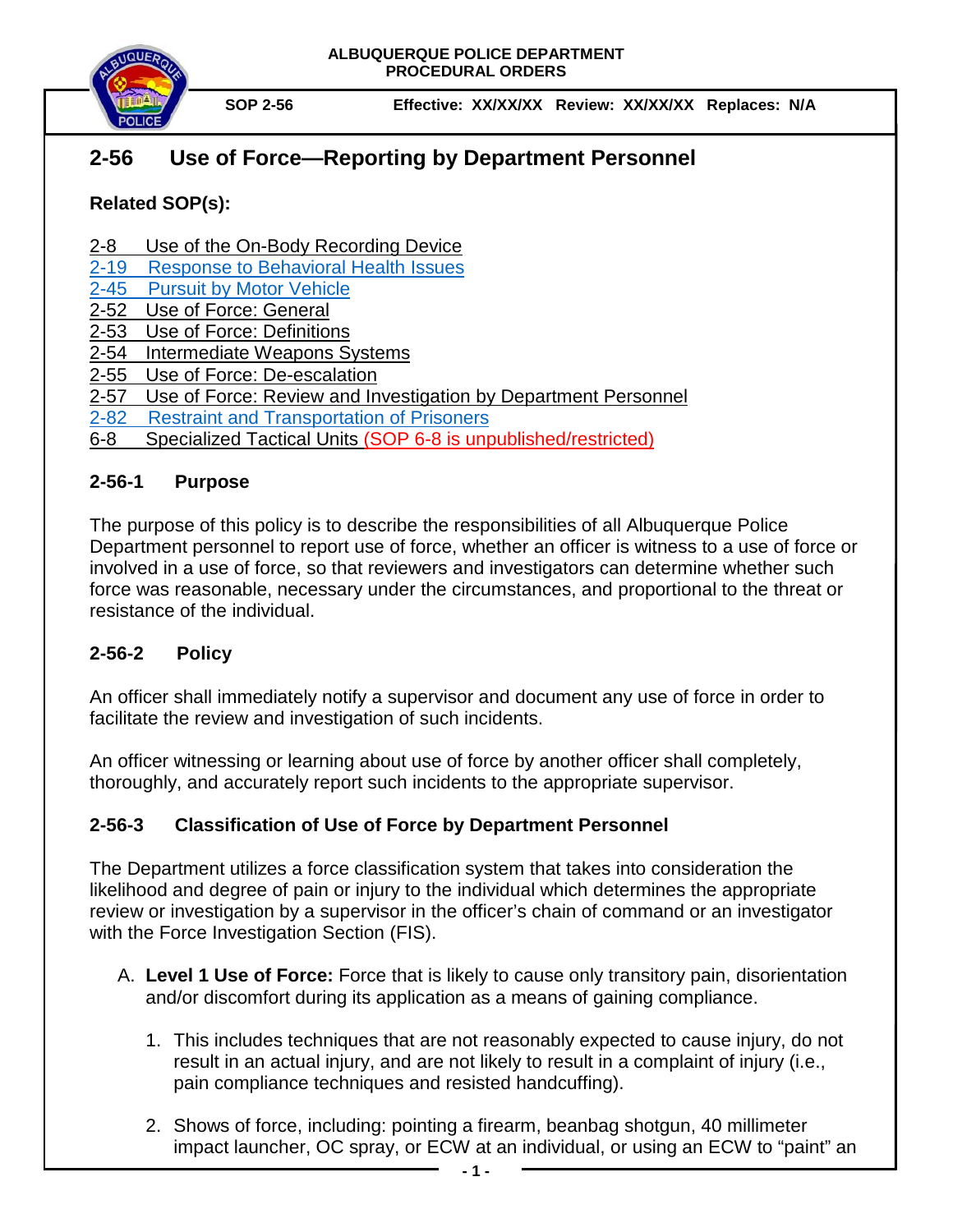#### **ALBUQUERQUE POLICE DEPARTMENT PROCEDURAL ORDERS**



individual with the laser sight or utilizing a warning arc. A show of force is reportable as a Level 1 use of force.

- 3. Level 1 use of force does not include interaction meant to guide, assist, or control an individual who is offering minimal resistance.
- B. **Level 2 Use of Force:** Force that causes injury, could reasonably be expected to cause injury, or results in a complaint of injury.
	- 1. Level 2 use of force includes:
		- a. Use of an ECW, including where an ECW is fired at an individual but misses;
		- b. Use of a beanbag shotgun or 40 millimeter impact launcher, including where it is fired at an individual but misses;
		- c. OC spray use including where it is sprayed at an individual but misses;
		- d. Empty-hand techniques (e.g., strikes, kicks, takedowns, distraction techniques, or leg sweeps); and
		- e. Strikes and attempted strikes with impact weapons.
			- i. This excludes strikes to the head, neck, throat, chest, or groin with a beanbag shotgun or 40 millimeter impact launcher and strikes to the head, neck, throat, torso, or groin with a baton or improvised impact weapon, which are considered Level 3 uses of force.
- C. **Level 3 Use of Force:** Force that results in, or could reasonably result in, serious physical injury, hospitalization, or death.
	- 1. Level 3 use of force includes:
		- a. Use of deadly force;
		- b. Critical firearm discharges;
		- c. Use of force resulting in death or serious physical injury;
		- d. Use of force resulting in hospitalization;
		- e. Strikes to the head, neck, throat, chest, or groin with a beanbag shotgun or 40 millimeter impact launcher and strikes to the head, neck, throat, torso, or groin with a baton or improvised impact weapon;
		- f. Use of force resulting in a loss of consciousness;
		- g. Police Service Dog bites;
		- h. Three or more applications of an ECW on an individual during a single interaction, regardless of the mode or duration of the application, and regardless of whether the applications are by the same or differentofficers;
		- i. ECW application on an individual during a single interaction for longer than 15 seconds, whether continuous or consecutive, regardless of the mode of application;
		- j. Neck holds;
		- k. Four or more strikes with a baton or improvised impact weapon; and
		- l. Any Level 2 use of force against a handcuffed individual.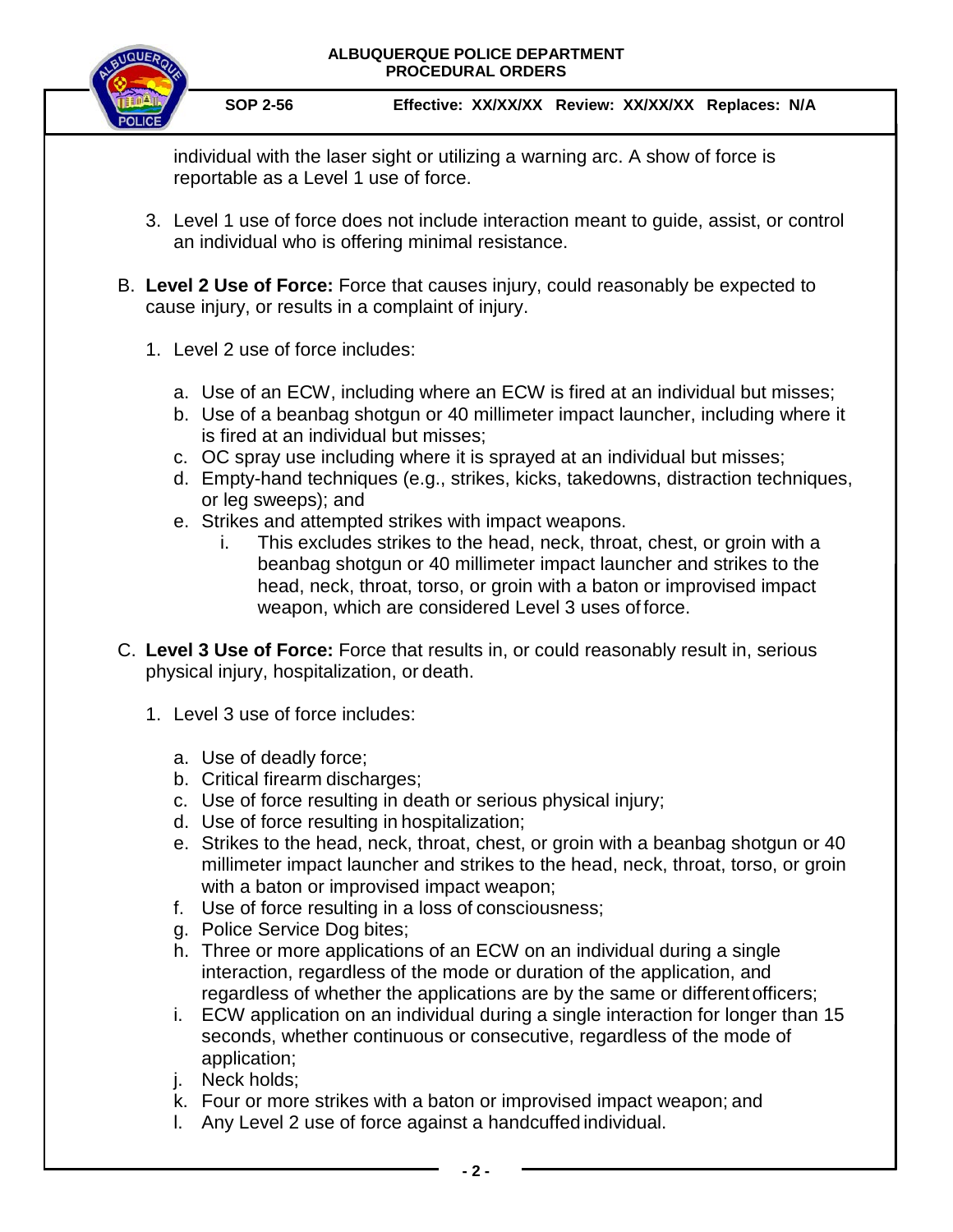|                 | ALBUQUERQUE POLICE DEPARTMENT<br><b>PROCEDURAL ORDERS</b>                                                                                                                                                                                                                                                     |
|-----------------|---------------------------------------------------------------------------------------------------------------------------------------------------------------------------------------------------------------------------------------------------------------------------------------------------------------|
|                 | <b>SOP 2-56</b><br>Effective: XX/XX/XX Review: XX/XX/XX Replaces: N/A                                                                                                                                                                                                                                         |
| $2 - 56 - 4$    | <b>Use of Force Reporting Procedures</b>                                                                                                                                                                                                                                                                      |
|                 | A. General Requirements of Officers Who Use Force                                                                                                                                                                                                                                                             |
| $5\phantom{.0}$ | 1. All officers, regardless of rank, shall immediately notify their on-duty supervisor<br>following any use of force, prisoner injury, allegation of any use of force, or show of<br>force.                                                                                                                   |
|                 | If the initial assessment by the supervisor concludes that an individual's injury was<br>not the result of a use of force, this assessment shall be documented on Department<br>memorandum and forwarded using BlueTeam through the chain of command to<br>IAFD for statistical tracking.                     |
|                 | An officer shall immediately report use of force to their chain of command when<br>involved in off-duty enforcement action.                                                                                                                                                                                   |
| N/A             | 2. An officer is not required to notify their chain of command when they use low-level<br>control tactics. (See SOP - Use of Force-Definitions.)                                                                                                                                                              |
| $5\vert$        | 3. An officer who witnesses or is involved in a use of force or show of force shall<br>notify another field supervisor when their immediate, on-duty supervisor is<br>unavailable.                                                                                                                            |
| $6 \mid$        | 4. An officer shall remain on the scene of a use of force or show of force incident until<br>relieved by a supervisor.                                                                                                                                                                                        |
| $5\phantom{.0}$ | 5. An officer who learns of an unreported use of force by another officer shall<br>immediately report the incident to their on-duty supervisor.                                                                                                                                                               |
|                 | 6. All officers shall activate their on-body recording device (OBRD) and record all on-<br>duty use of force incidents in accordance with SOP - Use of the On-Body<br>Recording Device. Officers who do not record use of force incidents shall be<br>subject to discipline, up to and including termination. |
|                 | a. If the immediate activation of an OBRD is not feasible due to immediate risk to<br>the safety of the Department personnel or others, then the Department<br>personnel shall activate the OBRD when it is safe to do so.                                                                                    |
|                 | 7. An officer using an ECW during a use of force incident shall download the data<br>from their device prior to the beginning of the officer's next shift.                                                                                                                                                    |
|                 | 8. A supervisor who was involved in a reportable use of force, including by<br>participating in or ordering the use of force, shall not be involved in reviewing the<br>incident.                                                                                                                             |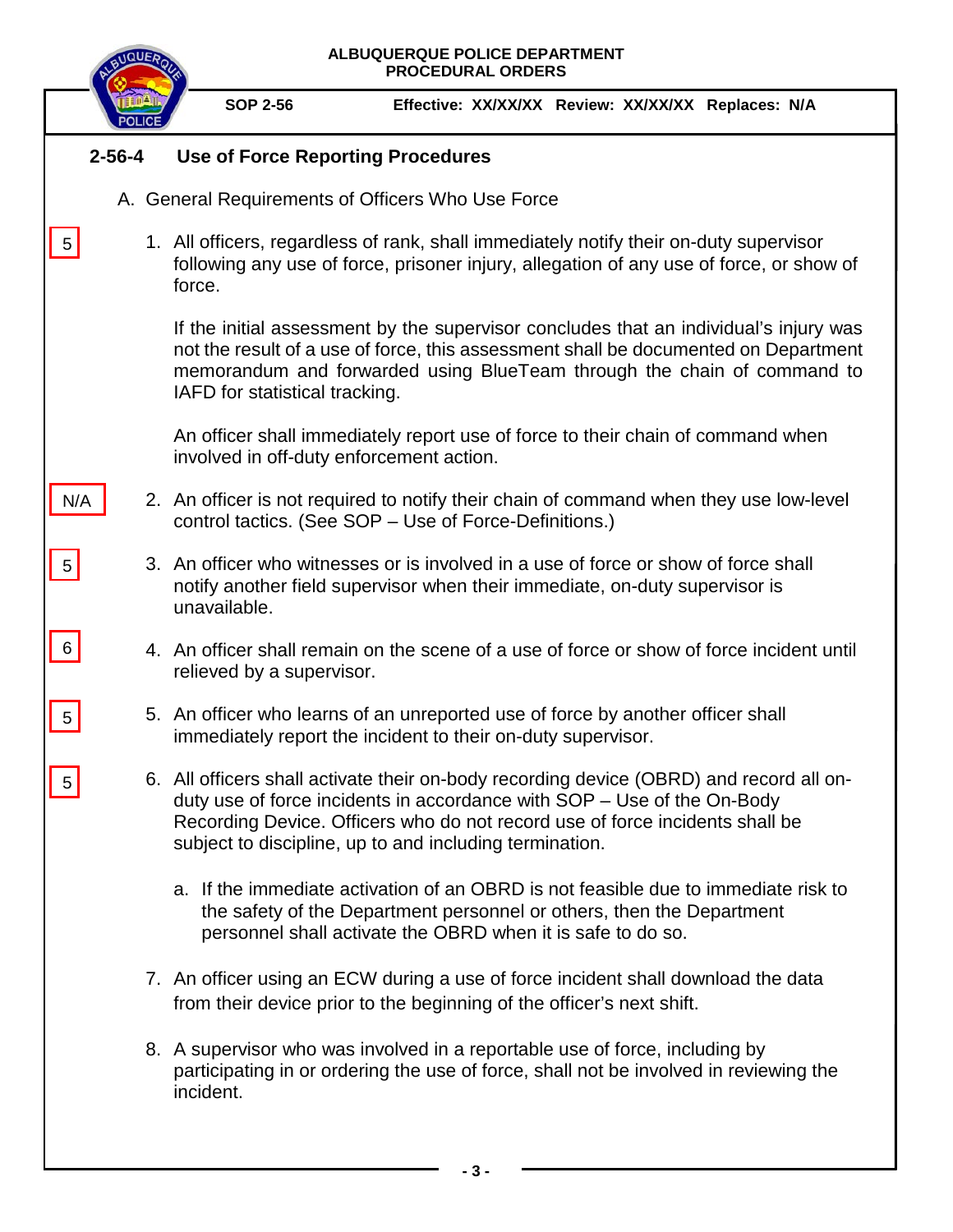|                                                |              | ALBUQUERQUE POLICE DEPARTMENT<br><b>PROCEDURAL ORDERS</b>                                                                                                                                                                                                                                                                                                                                                                                                                                                                                                                                                                                                                                                                                                                        |
|------------------------------------------------|--------------|----------------------------------------------------------------------------------------------------------------------------------------------------------------------------------------------------------------------------------------------------------------------------------------------------------------------------------------------------------------------------------------------------------------------------------------------------------------------------------------------------------------------------------------------------------------------------------------------------------------------------------------------------------------------------------------------------------------------------------------------------------------------------------|
|                                                |              | <b>SOP 2-56</b><br>Effective: XX/XX/XX Review: XX/XX/XX Replaces: N/A                                                                                                                                                                                                                                                                                                                                                                                                                                                                                                                                                                                                                                                                                                            |
|                                                |              | a. "Participating" is defined as physically assisting in overcoming an individual's<br>resistance.                                                                                                                                                                                                                                                                                                                                                                                                                                                                                                                                                                                                                                                                               |
|                                                |              | 9. If an officer is unable to write an initial report because of physical injury,<br>involvement in an officer involved shooting, or the officer is the victim of a crime,<br>then the on-duty supervisor will assign another officer to document the incident.                                                                                                                                                                                                                                                                                                                                                                                                                                                                                                                  |
|                                                | $2 - 56 - 5$ | <b>Officer Responsibilities Following Use of Force Incident</b>                                                                                                                                                                                                                                                                                                                                                                                                                                                                                                                                                                                                                                                                                                                  |
|                                                |              | A. Duty to Provide Medical Attention and Transportation                                                                                                                                                                                                                                                                                                                                                                                                                                                                                                                                                                                                                                                                                                                          |
|                                                |              | 1. Following a use of force, and once it is safe to do so, an officer shall:                                                                                                                                                                                                                                                                                                                                                                                                                                                                                                                                                                                                                                                                                                     |
| $\sqrt{5}$<br>$\overline{7}$<br>$\overline{5}$ |              | a. Determine whether any person was injured by the use of force;<br>b. Immediately render aid consistent with the officer's training;<br>Immediately request medical attention when an individual is injured or<br>C.<br>complains of injury;<br>d. Immediately request medical attention for the following use of force tools or<br>techniques, regardless of visible injury or complaint of injury:<br>Baton (expandable/straight or Bokken) or improvised impact weapon;<br>Τ.<br>ii. Oleoresin Capsicum (OC) spray;<br>iii. ECW;<br>iv. Use of Police Service Dog;<br>v. Use of force with a vehicle (SOP – Pursuit by Motor Vehicle);<br>vi. Impact munitions; or<br>vii. Firearm.                                                                                          |
| 5                                              |              | 2. If an officer is unable to secure the scene, the officer may safely extract the<br>individual, and transport them to a safe location for medical treatment, if necessary.<br>3. An officer shall closely monitor individuals who are taken into custody if the<br>individuals are injured, exhibit physical distress, complain of pain, or have been<br>rendered unconscious.<br>4. An officer transporting an individual to a medical facility for treatment shall take the<br>safest and most direct route to the medical facility. (See SOP – Restraint and<br>Transportation of Prisoners).<br>5. If an officer transports an individual to a medical facility the officer shall notify<br>communications of the starting and ending mileage of the transporting vehicle. |
|                                                |              | B. Video of Use of Force Incident                                                                                                                                                                                                                                                                                                                                                                                                                                                                                                                                                                                                                                                                                                                                                |
|                                                |              | 1. An officer involved in a use of force shall not leave the scene without providing the<br>responding supervisor access to their on-body recording device to review footage<br>of the incident.                                                                                                                                                                                                                                                                                                                                                                                                                                                                                                                                                                                 |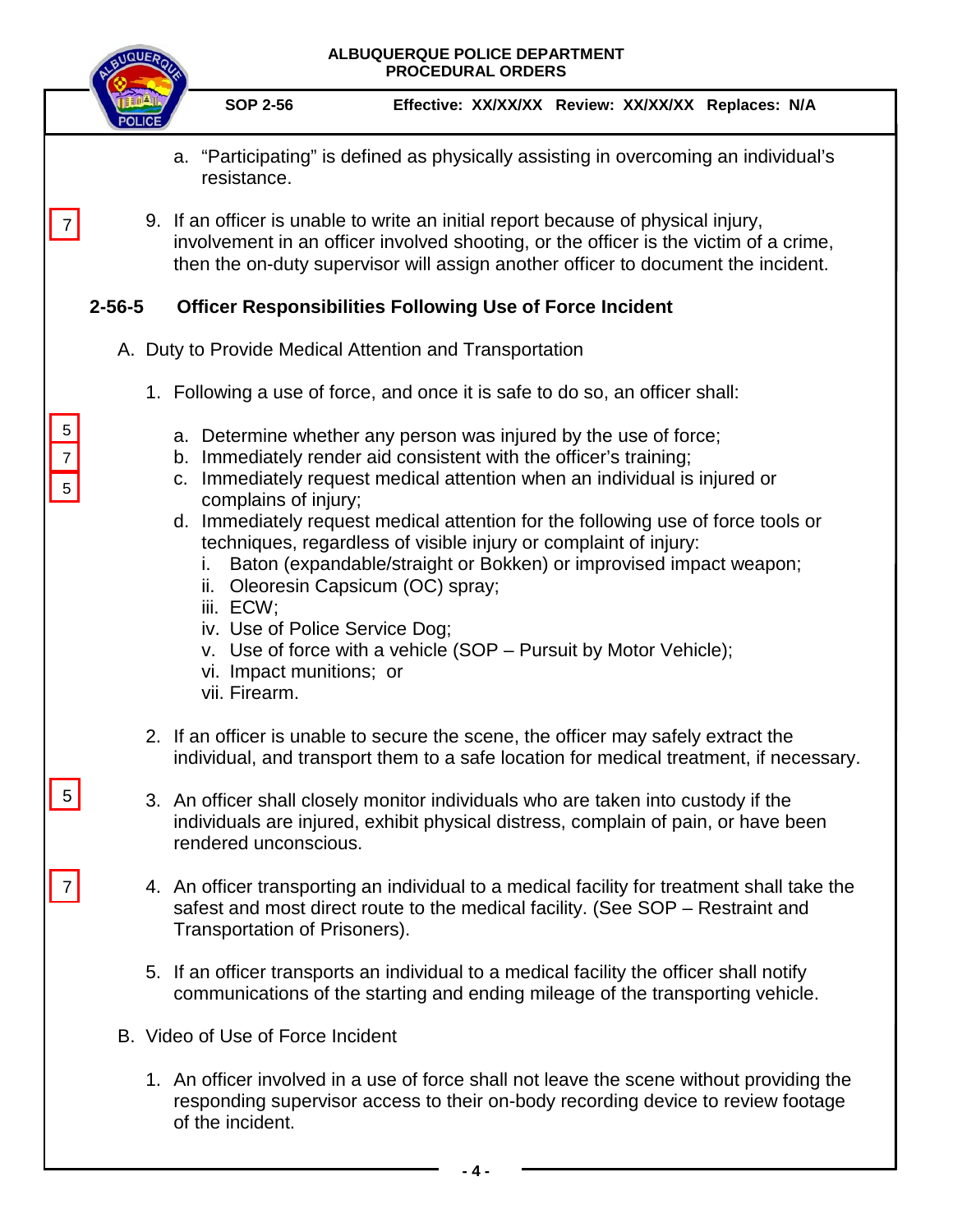